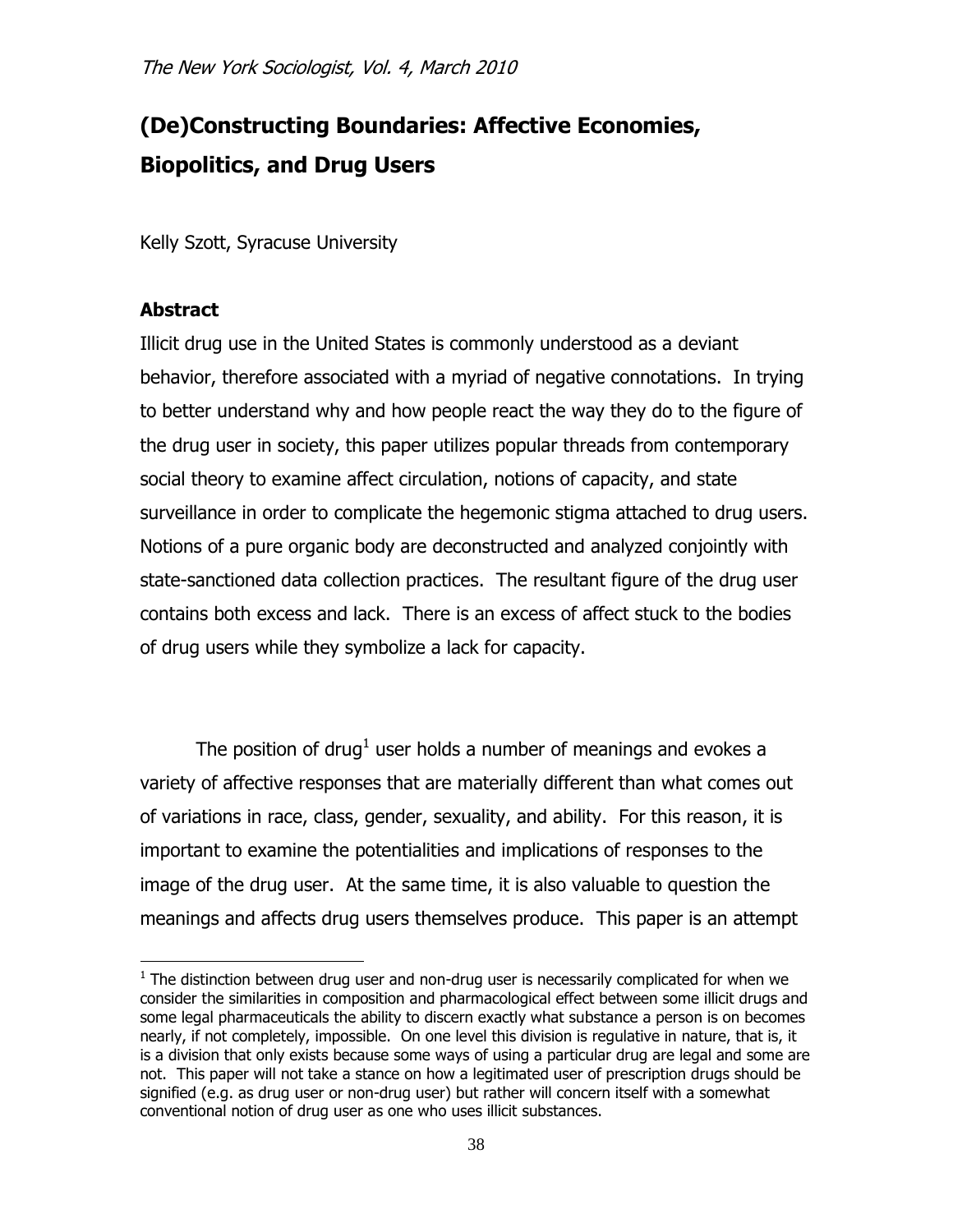to understand how the position of drug user can fit within theorizations of affective economy, capacity for capacity as conceptualized by Jasbir Puar in her book Terrorist Assemblages: Homonationalism in Queer Times (2007), and biopolitics.

Affect, here, refers to the emotional, gut-level response that one has upon exposure (be it visual, auditory, etc.) to something else. One of the first understandings of affective economies comes to us from the cultural theorist Lawrence Grossberg, who states that affective economies "... articulate affective struggles into a limited set of structures..." (1987: 41). Sara Ahmed clarifies the concept by telling us that, "... emotions *do things*, and they align individuals with communities – or bodily space with social space – through the very intensity of their attachments‖ (2004: 119). This concept focuses on the circulation of emotion between people, as well as between people and images or objects. It not only refers to the emotions one feels, but also to the emotions one elicits.

The understanding of capacity for capacity that this paper uses speaks to the recognition and marking of capacity (or lack thereof) or regenerative potential within others that in turn can impact back upon the person or governing body making this distinction. The Foucauldian idea of biopolitics, while similar to capacity for capacity, is a bit more generalized. It refers to a governmental concern for the overall propagation of life. In Society Must Be Defended (2003), Foucault writes of biopolitics that it is, "... a matter of taking control of life and the biological processes of man-as-species and of ensuring that they are not disciplined, but regularized" (246-7). This is the tack that power takes when it concerns itself with the ratio of births to deaths, the rate of reproduction, and the fertility of a population (Foucault 2003: 243). Using the three analytical concepts of affective economy, capacity for capacity, and biopolitics leads to a more accurate and broader understanding of the significance of the figure of the drug user.

It is important to note that Helen Keane offers a broader, morediscursively based understanding of the figure of the drug user in her 2002 book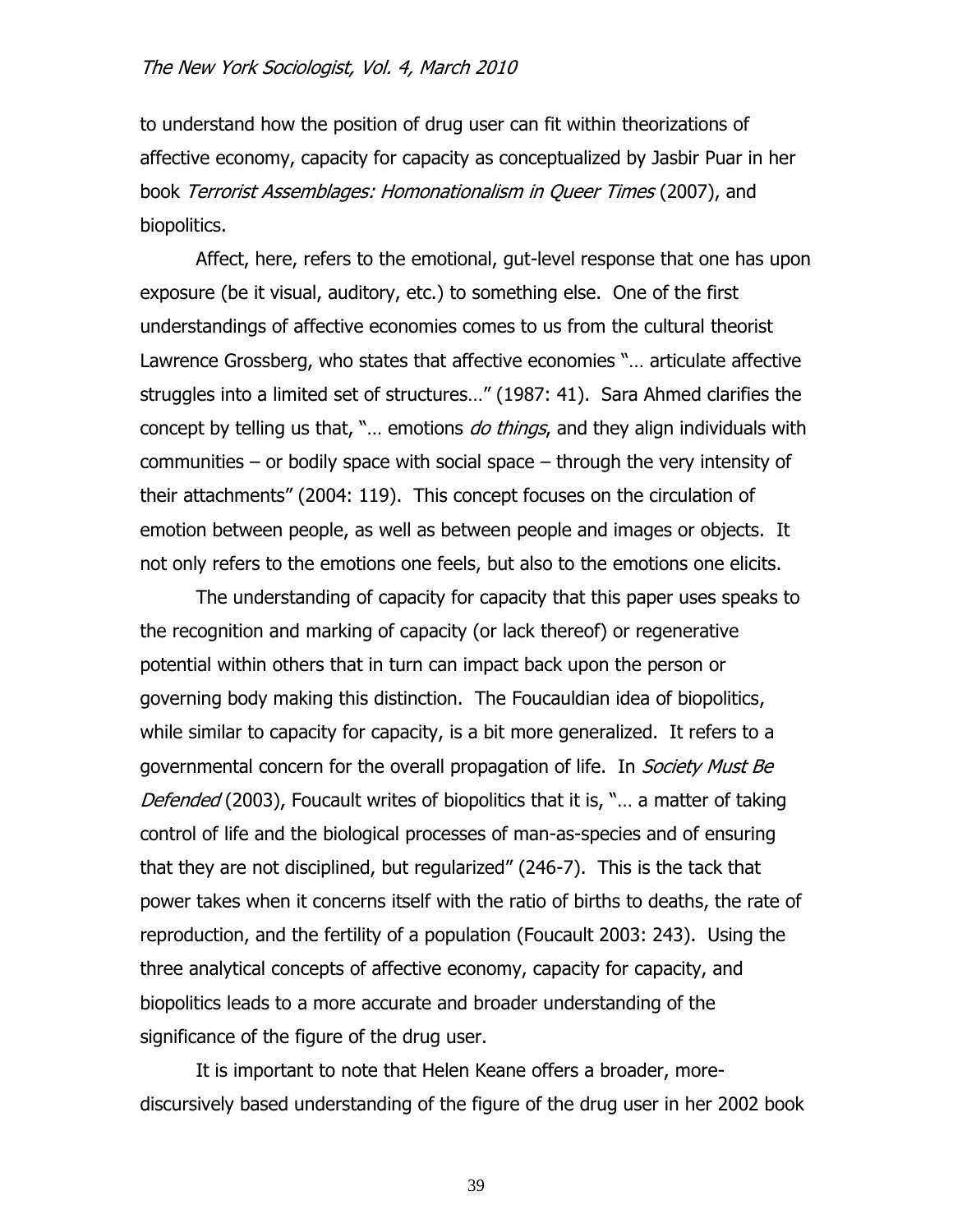What's Wrong with Addiction?, which uses a Deleuzian approach to envision the drug user as an assemblage. While this conceptualization is helpful in that it deessentializes subjecthood, Keane largely focuses on addiction (rather than drug users) and medical discourse. To my knowledge, the three analytical tools I will employ have not been used in combination to analyze the figure of the drug user. This paper offers this analysis at the same time that it seeks to further these theories of social relationality by incorporating other ways of being into their analytics.

History plays a part in how affect becomes aligned with a particular sign or signs, such as the classic image of a drug user. Whatever emotion this image might elicit it is most likely not a new feeling. It is an emotion felt before or felt similarly towards other imagery. This is how affect can slide from one image to an entirely different one, and history is partly responsible for this. In her 2004 article "Affective Economies" Ahmed asserts, "The movement between signs does not have its origin in the psyche, but is a trace of how histories remain alive in the present" (2004:126). Ahmed discusses beliefs in psychoanalysis that theorize the sliding of repressed emotions onto new or different images. It is not that the affect itself is repressed, but rather the image it was attached to previously (2004:125). I propose that while one's personal history plays into the sliding of affect, social history is accountable too. Examining the social climate during the time when the first major anti-drug legislation made by the federal government, the Harrison Narcotics Tax Act of 1914, was passed is instructive in how affect slides. The fear around Asian immigrants slid over to a fear of opiate users, which informally led to the banning of opiate use in the United States. There were other political and economic reasons for the passage of the Harrison Act, but most accounts cite racism as an important cause (Booth 1998:197).

There is, indeed, a long history of discrimination levied at drug users that feeds into the affective stickiness of the image of drug user. In her book Using Women: Gender, Drug Policy, and Social Justice, Nancy Campbell (2000) offers a bit of this history by showing how female drug users were looked upon by the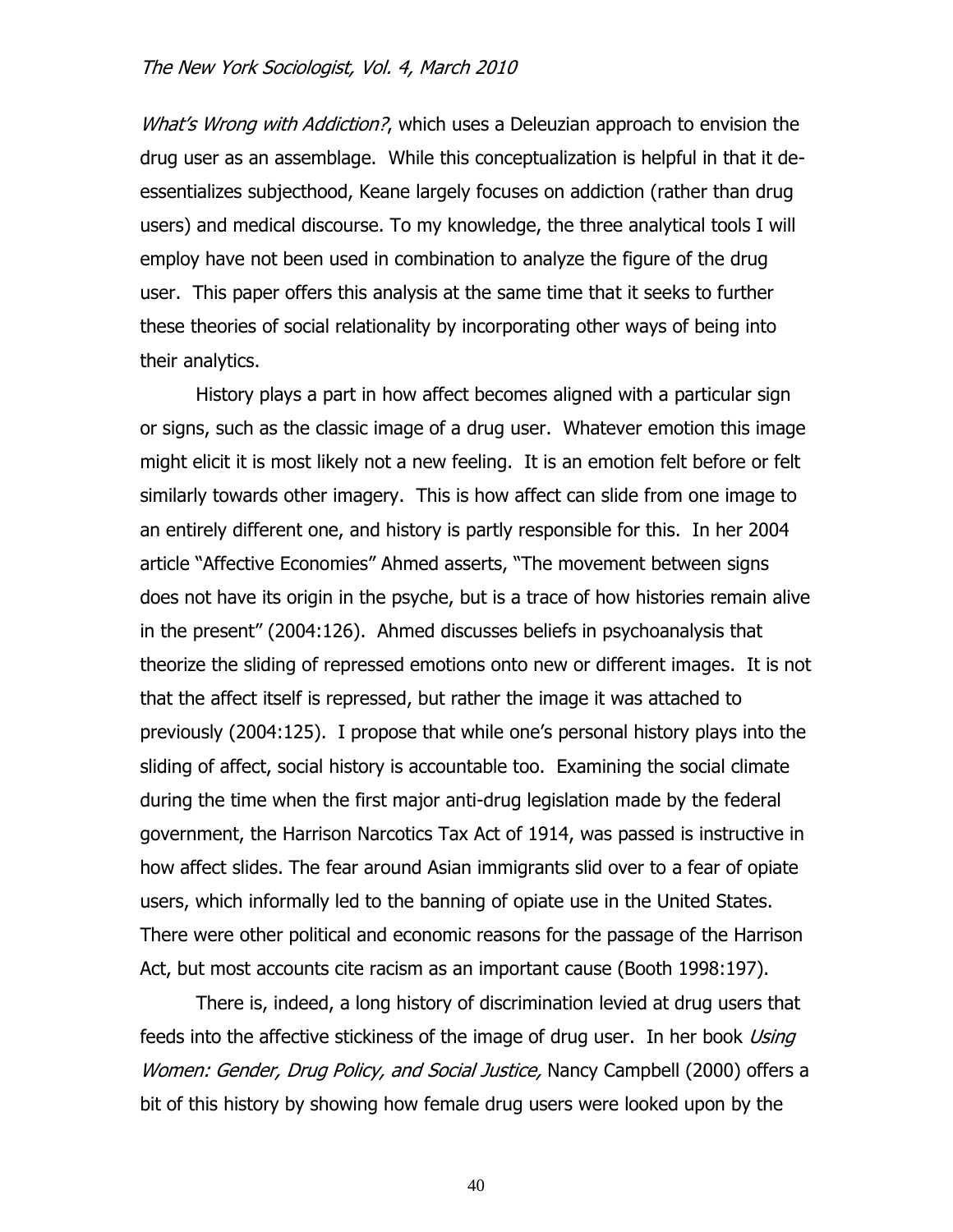state during The Daniel Hearings of 1955 whose stated impetus was the threat of dope coming from Communist China, Lebanon, and Mexico. Campbell states, ―The question of where to locate truth, how to know it, and how to distinguish it from falsehood surfaced in the Daniel hearings when addicted persons claimed to know what should be done in response to their self-defined needs. They were easily discredited, cast as unreliable witnesses even as they attested to the truth of addiction‖ (2000:115). The ease of their discrediting and ascription of unreliability speaks to a particular affect in circulation and that continues to circulate today over fifty years later. However, through this passage of time the image of the drug user acquires more and more stickiness as affects circulate. The question of naming the affect that would result in discrediting remains open though it seems to be tied up with capacity to speak "truth." Campbell's documentation of The Daniel Hearings shows how the failure to speak truthfully is ascribed to drug users. She quotes Justice George Rossman, who wrote on the subject of drug user testimonies in 1924 shortly after the passage of the Harrison Act, "The truth is not in him, especially with reference to himself and his habits" (2000:115). So not only can drug users not speak the truth, they do not have the truth inside them.

Current research on drug users shows how the failed capacity for truth continues to circulate within affective economies surrounding drug users. Nina Mulia describes in her 2005 article "Ironies in the Pursuit of Well-Being: The Perspectives of Low-Income, Substance-Using Women on Service Institutions" the attitudes low-income drug users evoke in service providers, "...the drug-using poor confront a degree of skepticism, suspicion, and disdain on the part of service providers that is unique to the social treatment of drug users" (713). The affect evoked by the affective response of the service providers often leads these women to avoid much-needed services all together. Mulia states, "In view of the formal rules and informal practices of service institutions, the women must sometimes weigh the need for institutional aid against the desire to avoid the frustration and strain they experience in service settings" (719). The specific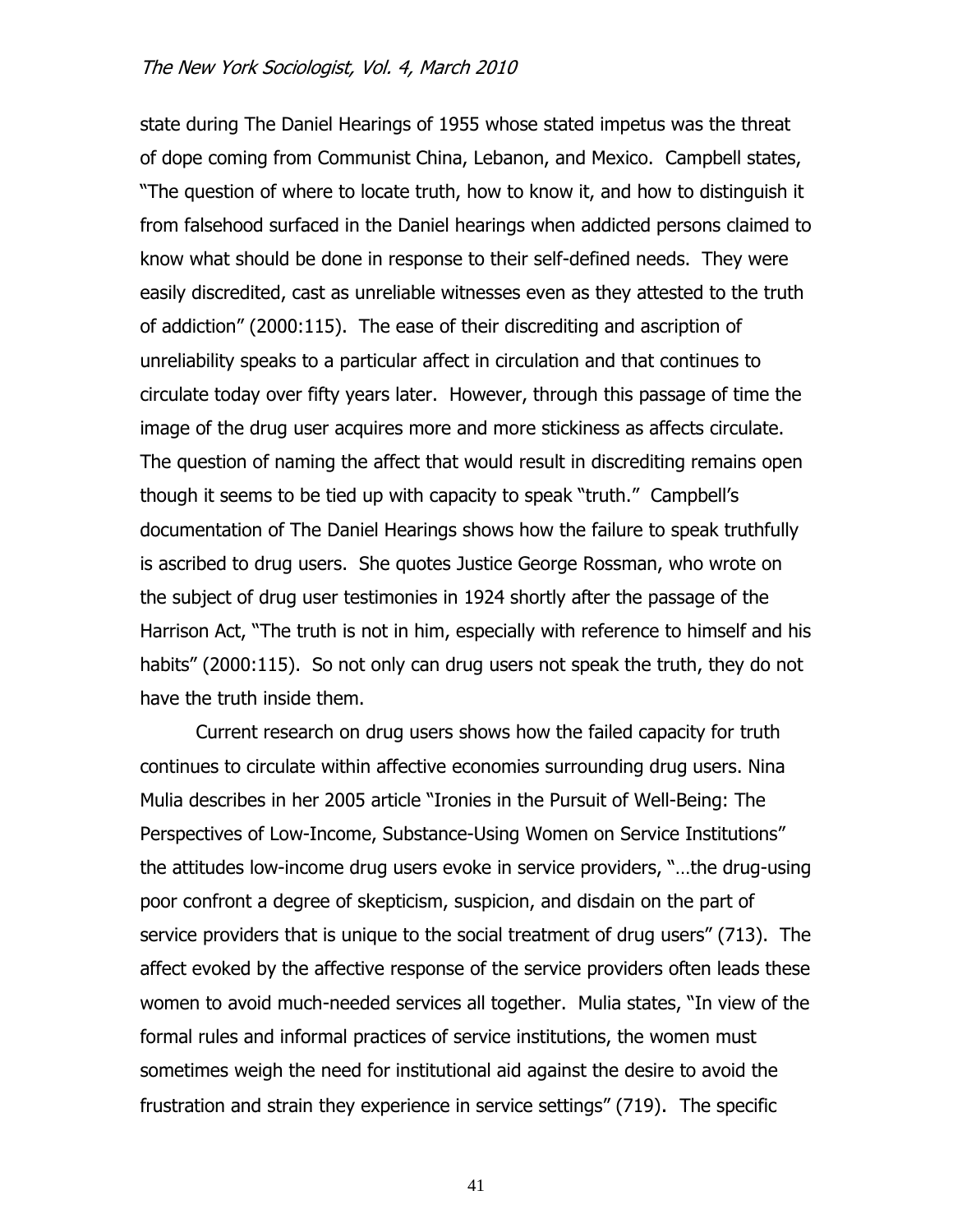history of the imagery of drug use makes drug users' bodies particularly sticky as affect has accumulated over time, resulting in the abstention from social welfare services intended to help drug users. Through their affective response to drug users, social welfare service providers enact a boundary between the drug-using women who ask for help and themselves as non-drug users who are not seeking assistance.

What then of the boundaries that are being formed by affect circulation around drug users? There is certainly an enactment of boundaries around us (non-drug users) that differentiates us from them (drug users) and affect plays a role in forming the surface of these collectivities. Ahmed states, "... emotions are not simply 'within' or 'without' but...they create the very effect of the surfaces or boundaries of bodies and worlds" (2004:117). It is affect that forms the surface of a collectivity of people who fear or hate or hold another emotion towards another collectivity of people. Affect works to maintain the us/them binary by constituting the border that marks some form of perceived difference that is determined through feeling and emotion. Ahmed writes, "It is the very failure of affect to be located in a subject or object that allows it to generate the surfaces of collective bodies" (2004:128). So the affect does not constitution the person, but rather the surface of the boundary between self and other.

Visibility is a vital component of a lived affective economy for drug users. Drug users can and do pass for non-drug users. According to Ahmed, this heightens fear since the not knowing means the drug user cannot be contained. The drug user will pass by uncontained. He writes, the "... fear is intensified by the impossibility of containment. If the others who are feared 'pass by,' then the others might pass their way into the community, and could be anywhere and everywhere" (2004:124). This then justifies intrusions by the state in order to distinguish just who is and who is not a drug user (2004:122).

Passing and passing by, however, are different things. Passing involves identity formation and recognition while passing by implies a physical movement. Ahmed states, "The double possibility of passing commands the nation's Right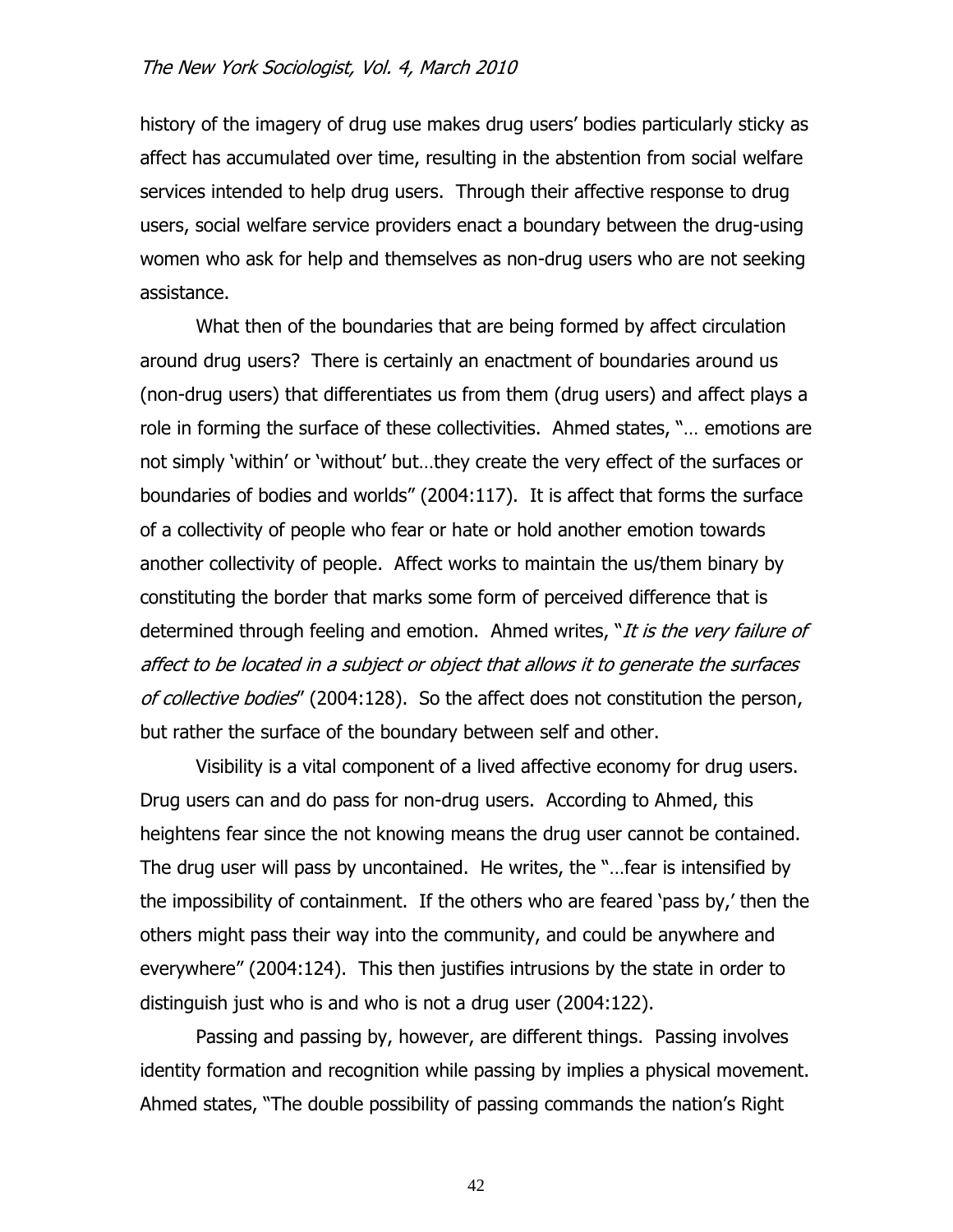and will to keep looking for signs of difference and justifies violent forms of intrusion into the bodies of others" (2004:122). Drug testing is one such intrusion put in place by some (if not all) state sanctioned institutions that seek to eliminate the possibility of passing as a non-drug user, and if the state allows the drug user to pass by uncontained, fear rises as the future actions of the drug user are unknown. Puar states, "...the real danger [is] that he will pass by, the imminent attack unknown in terms of when, where, how, or if. Passing, or passing by, raises the possibility that the difference is imperceptible: the injury is endlessly deferred to the future" (2007:184-5). In the case of drug users, the fear might not be of an attack, but rather an infestation of drug use: the user contagiously pulling others into a collectivity of bodies defined by affective response. It may not be that the drug user is literally convincing others to use drugs, but rather that he or she is contaminating society and degenerating social norms. The drug user that passes by "...contaminates and multiplies into many bodies through a sliding that works metonymically to ooze and seep these bodies into one another…‖ (Puar 2007:185). This is the risk of passing, and this is precisely what drug users can do because the use of drugs is not directly visible. Unkempt appearances that might be attributed to drug use are not necessarily caused by it. The drug user passes like players who pass in card games. Not knowing their cards or why they chose to pass, you cannot contain them. You cannot do anything. You are immobile. Fear circulates when one passes.

In trying to understand the symbolic meaning of drug users as they are embedded within social relations notions of the pure, organic, or otherwise cohered human body must be questioned. With the intake of a chemical substance and particularly an illegal one, drug users leave the realm of the pure body and enter a place of otherness. However, this distinction does not seem so "other" when we consider that, through the process of surveillance and the subsequent recording of data, bodies become data points. The effect is that, for the governing apparatuses that collect data, bodies become joined with statistics and thus their construction as a pure body is disturbed.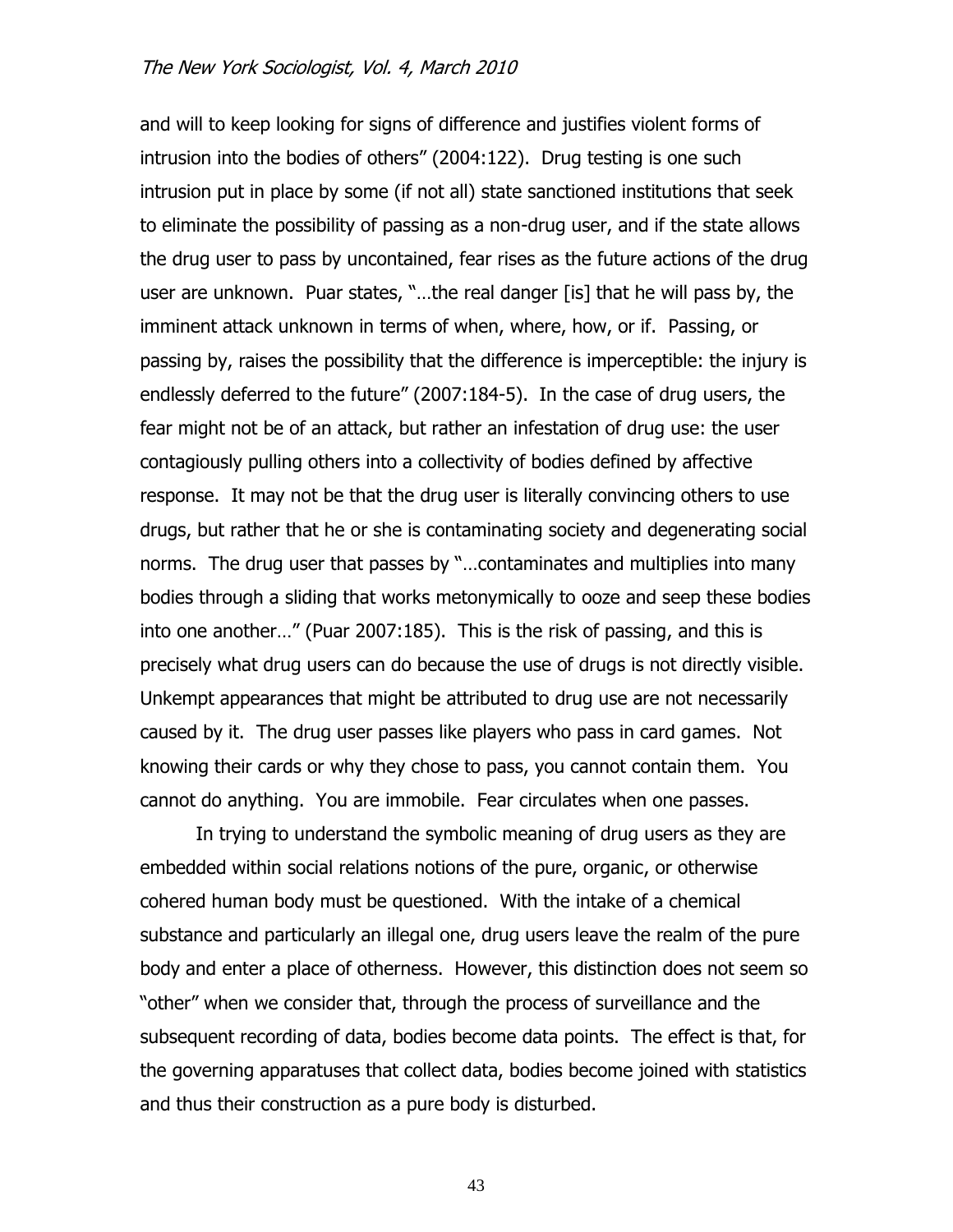Of particular relevance here is a questioning of the organic whole human by Puar in her discussion of the creation of data bodies. Through state surveillance and collection of statistics, drug using populations achieve an existence as data bodies, which are further complicated by the fact that the data collected signifies them as deviant bodies. Puar writes, "...the purported coherence and cohesion of the organic body is at stake here…informational and surveillance technologies of control both produce the body-as-information and also impact the organic body through an interface—again, organic and machinic technologies that interface to points of mutual dissolution‖ (2007: 174-5). Thus, the data that mediates the relationship between drug user and the state or the public, if in fact the state makes certain data available to the public, marks or tarnishes the coherence and cohesion of their bodies. Since data is stored and processed by machines, Puar speaks of machinic assemblages to describe the joining of body and data. These appear similar to Donna Haraway's cyborgs (1991: 149-81); however, in Puar's conceptualization, images become possible components of this joining. The popular image of a drug user, which could look like a skinny, pale, pock-marked shell of a person is a component in this assemblage and thus joined with the collection of statistics obtained through surveillance to become a data body. Through this conceptualization, Puar brings together a critique of organic wholes and biopolitics, showing how humans can morph into an assemblage of human, machine, chemical technology, image, and surveilled statistic. This is of particular importance to drug users because, as a pre-existing assemblage or cyborg through the usage of drugs, the state is interested in their demographics and, thus, they become a body of data to be recorded and analyzed.

Campaigns to end the use of drugs ride on the assumption that one's body is a pure, organic whole and that drugs will soil this self in some way. However, there was never a singular self to be disturbed. Puar's analysis critiques this assumption of whole-ness. As she says, it seeks "...to destabilize the taken-for-granted assumption that the discursive body, however socially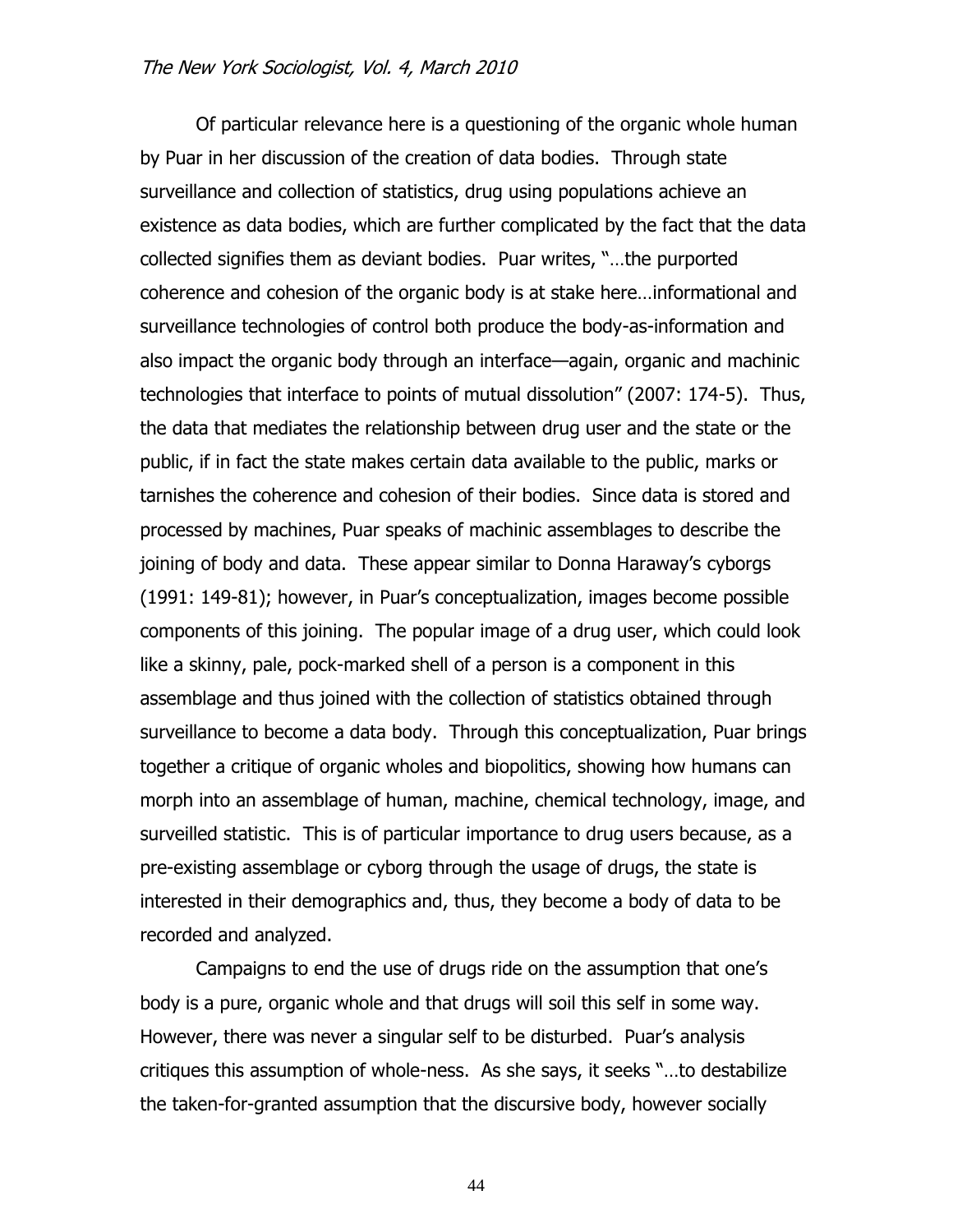constructed it may be, is always already presumed to be a wholly discrete, intact, and fully-abled organic body" (2007:201). Besides being useful to moral entrepreneurs campaigning to end the use of drugs (Becker 1963: 147-50), the illusion of wholeness also serves the purpose of creating threatening "others" who, if allowed to enter, could disrupt the unity and purity the assumption of wholeness relies upon.

In examining affective economies and how particular emotions circulate and become attached to particular people, Ahmed points to the assumptions of purity as undergirding the emotion of fear. In response to white supremacist literature targeted against mixed racial couples, child molesters, rapists, aliens, and foreigners, Ahmed states, "They threaten to violate the pure bodies; such bodies can only be imagined as pure by the perpetual restaging of this fantasy of violation" (2004: 119). What is interesting here is that the resilience of purity is reliant upon a repeatedly imagined intrusion. If drug-free bodies are those supposed to be pure, they can only exist if instances of impure bodies exist. In this way, the imagery of drug users is employed to prop up purity by pointing to a fear-provoking potential for violence inherent within drug use. A community of drug-free people is created through distinguishing that which is pure and that which is not. Additionally, drug users stand to interrupt more than just purity as they break with established norms. Ahmed elaborates,

Furthermore, the fear of degeneration as a mechanism for preserving social forms becomes associated more with some bodies than others. The threat of such others to social forms (which are the materialization of norms) is represented as the threat of turning away from the values that will guarantee survival. These various others come to embody the failure of the norm to take form; it is the proximity of such other bodies that 'causes' the fear that the forms of civilization (the family, the community, the nation, and the international civil society) have degenerated. (2004:134-5)

The fear evoked by bodies that do not conform to social norms is not a fear that can be located within the body of the non-conformer, but rather is a fear that is already in circulation and becomes stuck to bodies that appear to diverge from social norms. Ahmed traces this fear to degeneration, which is upheld by notions of the proper family, community, nation, and international civil society.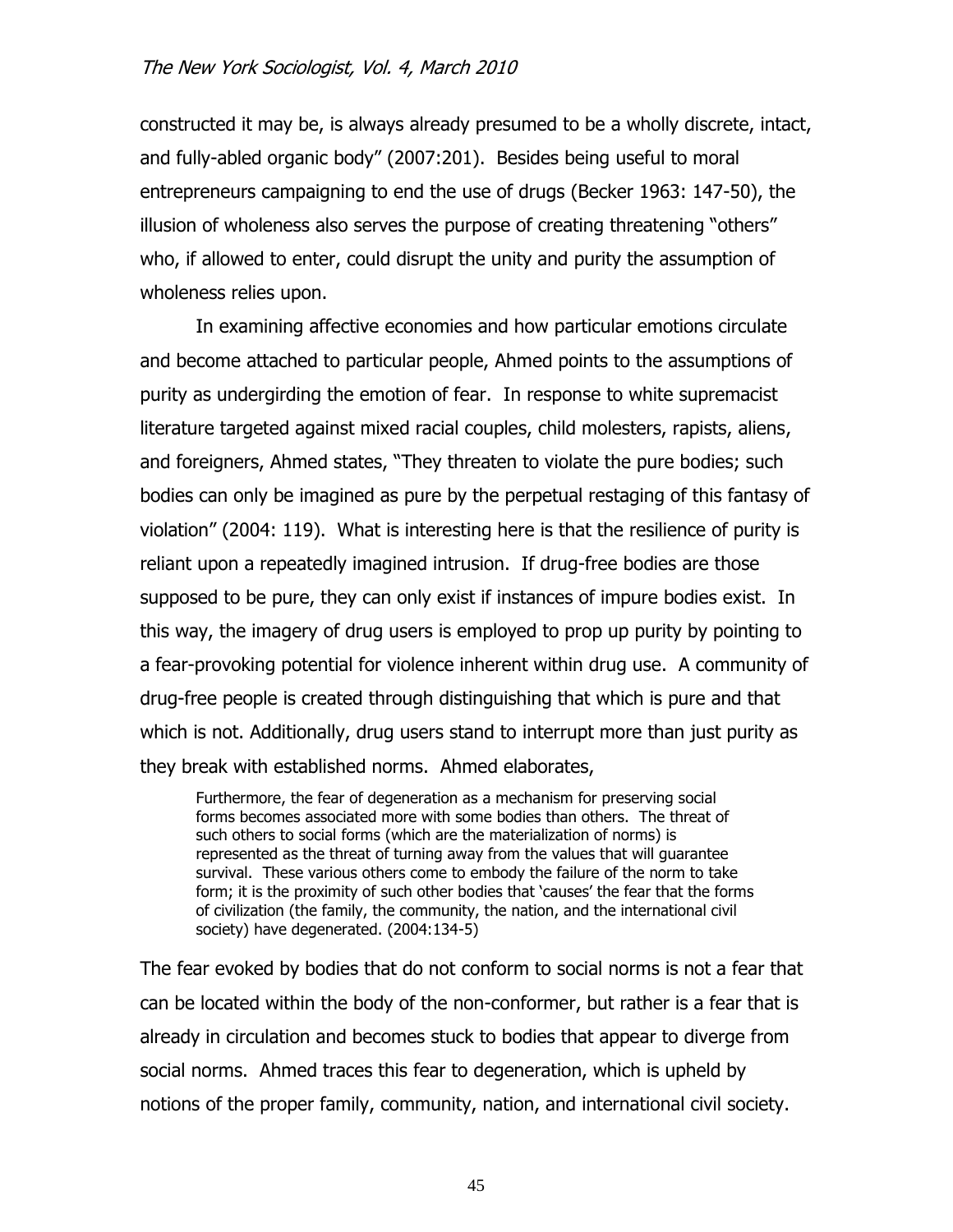This fear comes into circulation through images of purity or propriety that may or may not align with lived realities. The drug user is undoubtedly blamed as a source of degeneration and, thus, is feared for possessing the potential to destroy the supposed fabric of society.

If drug users signal a degeneration of the structures of norms that maintain current understandings of civilization, it is definitely true that they are not able to regenerate the lifeblood of "civilization." Puar's conceptualization of the biopolitical mandate of capacity for capacity or regenerative capacity helps to explain in part the marginalization of drug users. If they do not seem to have the capacity for regeneration, then, in biopolitical terms, they are deviant and in need of disciplining in order to restore their proper regenerative capacity. Puar explains, "Pivotal here is the notion of capacity, in other words the ability to thrive within and propagate the biopolitics of life by projecting potential as futurity, one indication of which is performed through the very submission to these technologies of surveillance that generate these data‖ (2007:200). This suggests a connection between the willingness to submit to surveillance and the capacity to thrive, for this thriving implies that one flourishes despite or because of state surveillance. Though this connection, is not easily discerned it is clear that being *touched* by surveillance places one in a position to be disciplined into behavior that aligns with the state's notions of regeneration.

An example of the disciplining of female drug users was the practice of prosecuting pregnancy at the start of the crack cocaine epidemic in the 1980's (Seigel 1997:249). In this example, the capacity for regeneration was punished based on the assumption that any new lives put forth by the female crack user would not have the capacity for capacity. Complicating this act of biopoliticallybased disciplining is the disproportionate punishment of minority and poor women (Siegel 1997:251). Puar notes the racism inherent in determinations of capacity, ―Following Rey Chow's statement that biopolitics is implicitly about the ascendancy of whiteness, the terms of whiteness cannot remain solely in the realm of racial identification or phenotype but extend out to the capacity for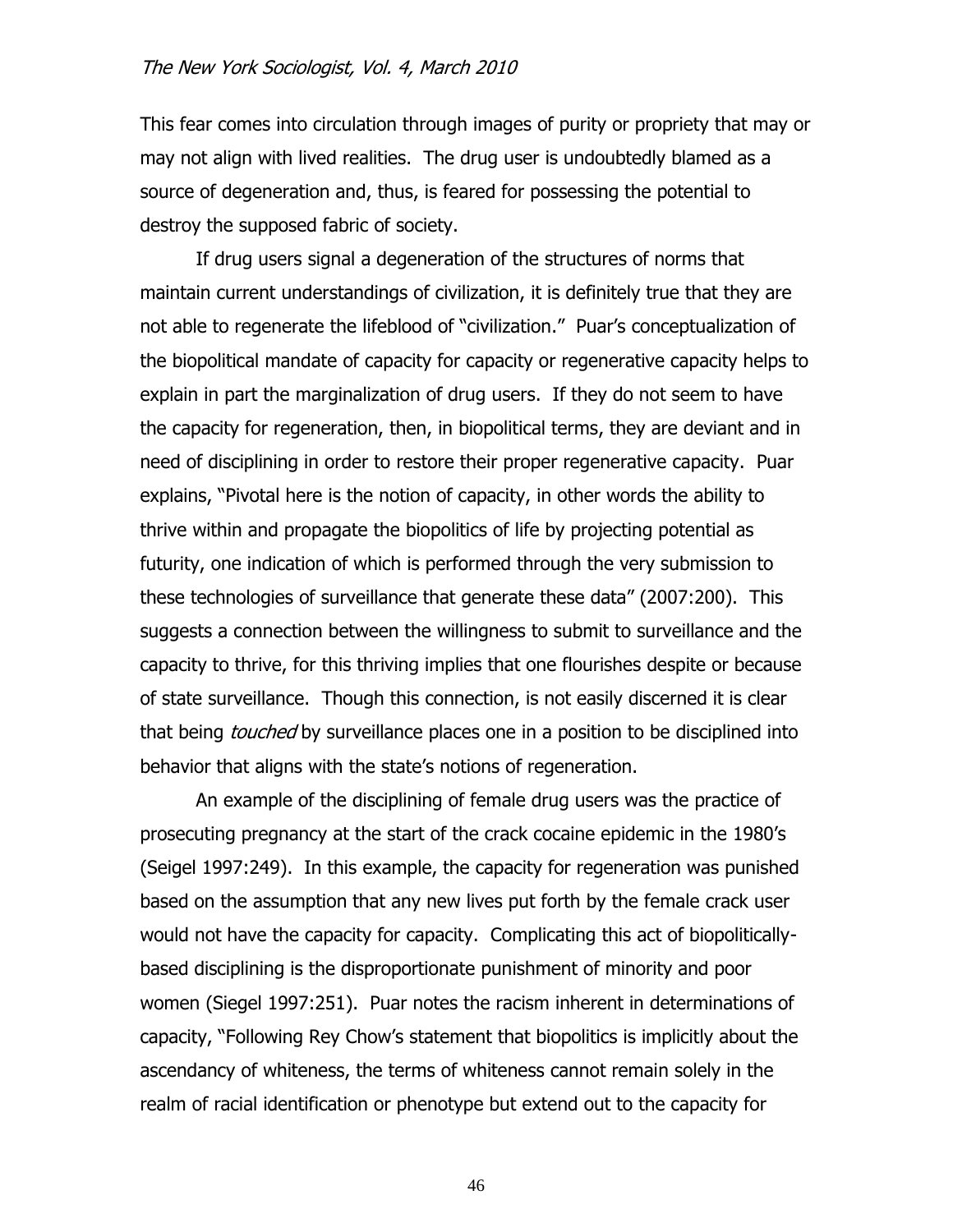capacity: that is, the capacity to give life, sustain life, promote life—the registers of fertility, health, environmental sustainability, and the capacity to risk" (2007:200). It is easy to see how during the crack epidemic race and drug use colluded to distinguish the capacities from the incapacities of regeneration. Combining Ahmed's conceptualization of the fear surrounding degeneration with Puar's conceptualization of biopolitical mandates, I suggest that the drug user's status is mired by the parallel significations of degeneration and failure to generate capacity. The implication for drug users is that of a double lack where they are already ruining social norms and are marked by a failure of capacity.

Sara Ahmed's affective economy may be instructive here for understanding what these two significations do to drug users. Ahmed asserts that emotions and feelings circulate among and between subjects and objects rather than being fixed to them, and through this circulation affect gains more value. A Marxian understanding is at work here to show how value increases through circulation using an M-C-M (money to commodity to money) formulation where surplus value is added resulting in more M (money) (2004:120). Ahmed states, "Affect does not reside in an object or sign, but is an affect of the circulation between objects and signs (= the accumulation of affective value over time). Some signs, that is, increase in affective value as an effect of the movement between signs: the more they circulate, the more affective they become, and the more they appear to 'contain' affect" (2004: 120). So it is in the circulation that affect becomes seemingly attached to particular signs. Myriad emotions circulate around and through the figure of the drug user, perhaps accounting for the usefulness of highly affective imagery employed by anti-drug campaigns. Affect is undoubtedly stuck to images like this one which is part of an anti-drug campaign targeted at methamphetamine:

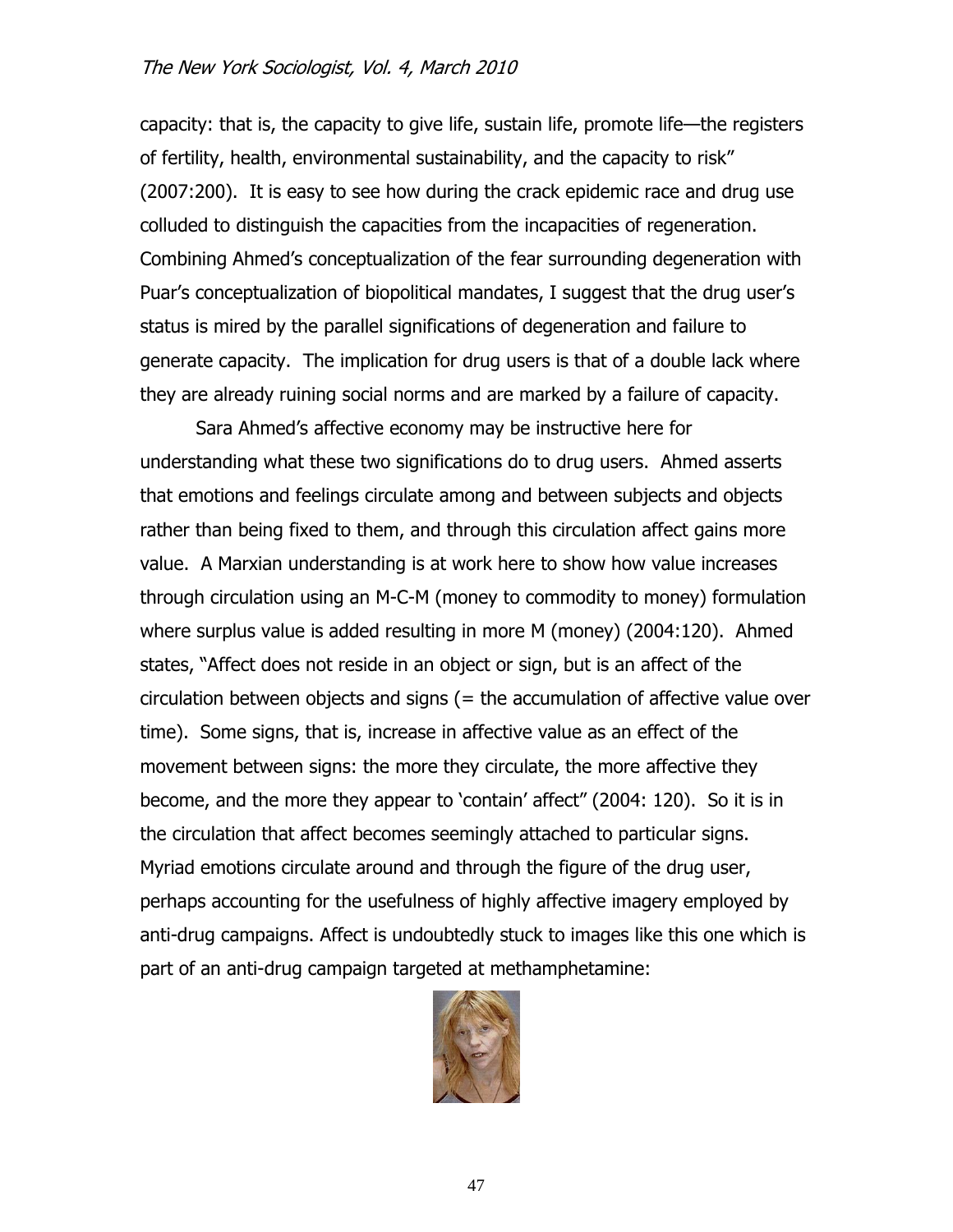Ahmed's argument is that images like this are not imbued with emotion but rather simultaneously attract and invigorate kinetic emotion that is circulating around the image of the drug user.

It is important to note that the producer of the above image was ostensibly attempting to tap into the mainstream, commonly-held emotions flowing around the image of a drug user. Certain sub-cultures may read this image differently; therefore, the intended emotional effect will not impact them. Simultaneously, members of mainstream culture, presumably the intended audience, will read this image in a way that reinforces the energized circulation of particular emotions.

Using the concepts of affective economy, capacity for capacity and biopolitics to examine the image of drug user brings forth the excess and the lack this image carries with it. While the drug user lacks the capacity for capacity, it has an excess of affect stuck to it, along with notions of degeneration. The economy of affect engulfs drug users in an emotionally charged exchange that creates boundaries whose very surface are actuated by emotion. And as we have seen, the drug user's lack of capacity to regenerate colludes with race to place the drug user under biopolitically-charged surveillance. The implications of biopolitical practices aimed at drug users can range from humanitarian to punative, and while they seek to restore the drug user to a cohered organic state, they never question whether this state of being has ever existed.

#### **REFERENCES**

Ahmed, Sara. 2004. "Affective Economies." Social Text. 79 22(2): 117-139.

Becker, Howard. 1963. Outsiders: Studies in the Sociology of Deviance. New York: Free Press.

Booth, Martin. 1998. Opium: A History. New York: St. Martin's Press.

Campbell, Nancy. 2000. Using Women: Gender, Drug Policy, and Social Justice. New York: Routledge.